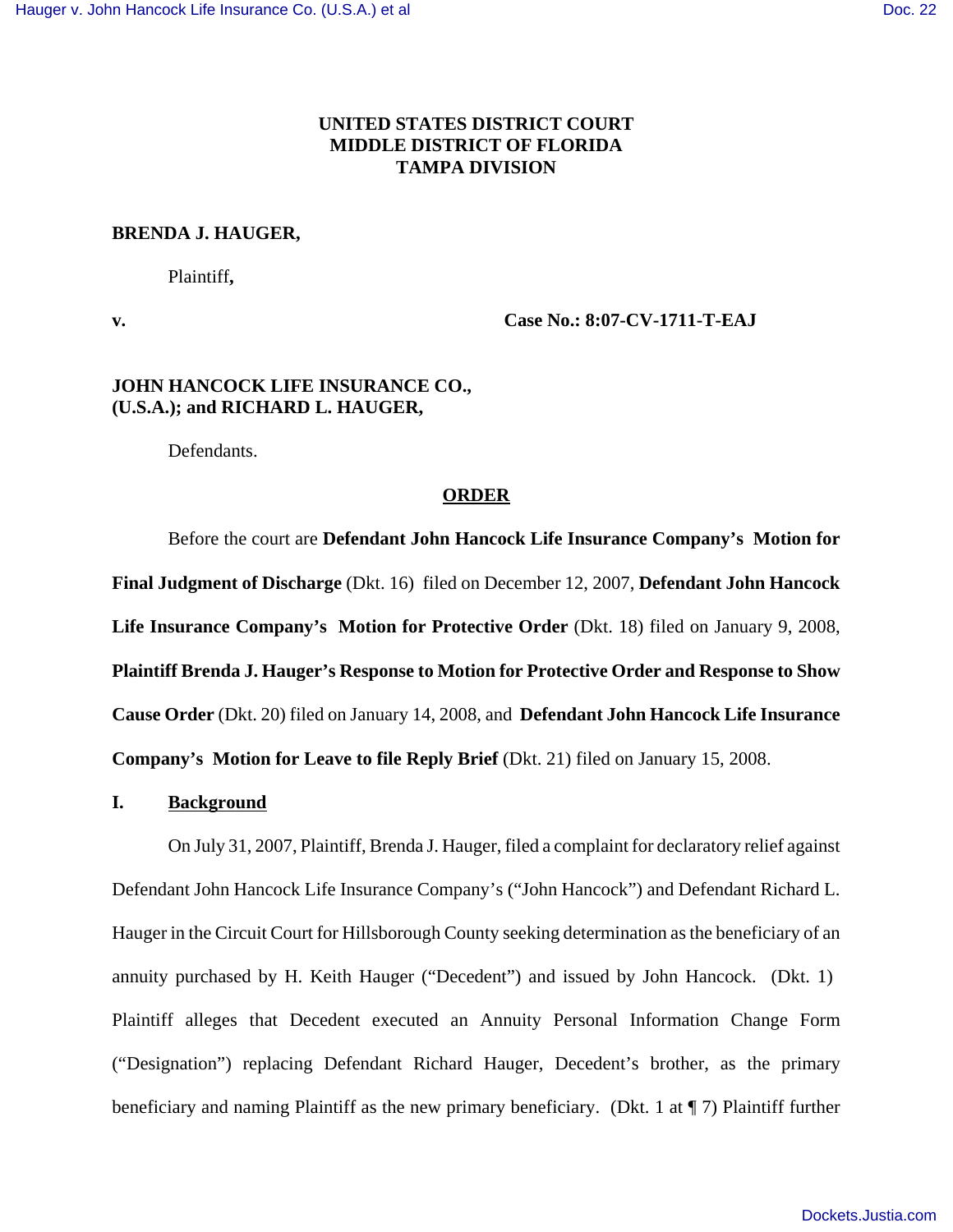contends that Decedent properly prepared and mailed the Designation to John Hancock but that John Hancock did not admit receipt of the Designation and did not update the beneficiary designation in its records. (Dkt. 1 at  $\P$  12)

On September 21, 2007, John Hancock filed a notice of removal of the action and removed the matter to this court. (Dkt. 2) On September 28, 2007, John Hancock filed an Answer and Cross-claim for Interpleader against Richard L. Hauger and a Counterclaim for Interpleader against Plaintiff under Fed. R. Civ. P. 22 and 28 U.S.C. § 1335. (Dkt. 5 at 3)

The parties filed a case management report on November 17, 2007. (Dkt. 9) The parties proposed completing discovery by April 15, 2008. (Dkt. 9 at 4-5) Moreover, the case management report provided that "[n]otwithstanding entry of any order or judgment on Defendant John Hancock's interpleader claim, John Hancock shall remain a party for all purposes of discovery." (Dkt. 9 at 5)

The parties consented to jurisdiction before the undersigned on November 14, 2007. (Dkts. 14 and 15)

On November 26, 2007, the court granted John Hancock's Motion to Deposit Funds in Court Registry. (Dkt. 15) On December 6, 2007, John Hancock deposited interpleader funds in the amount of \$230,705.69 into the court registry. These funds represent the annuity proceeds that are the subject of the interpleader action.

### A. **John Hancock's Motion for Final Judgment of Discharge**

On December 12, 2007, John Hancock filed a Motion for Final Judgment of Discharge. (Dkt. 16) John Hancock asserts that because it has paid the annuity proceeds into the court registry, it is entitled to a discharge from this case. In addition, John Hancock seeks attorney's fees in the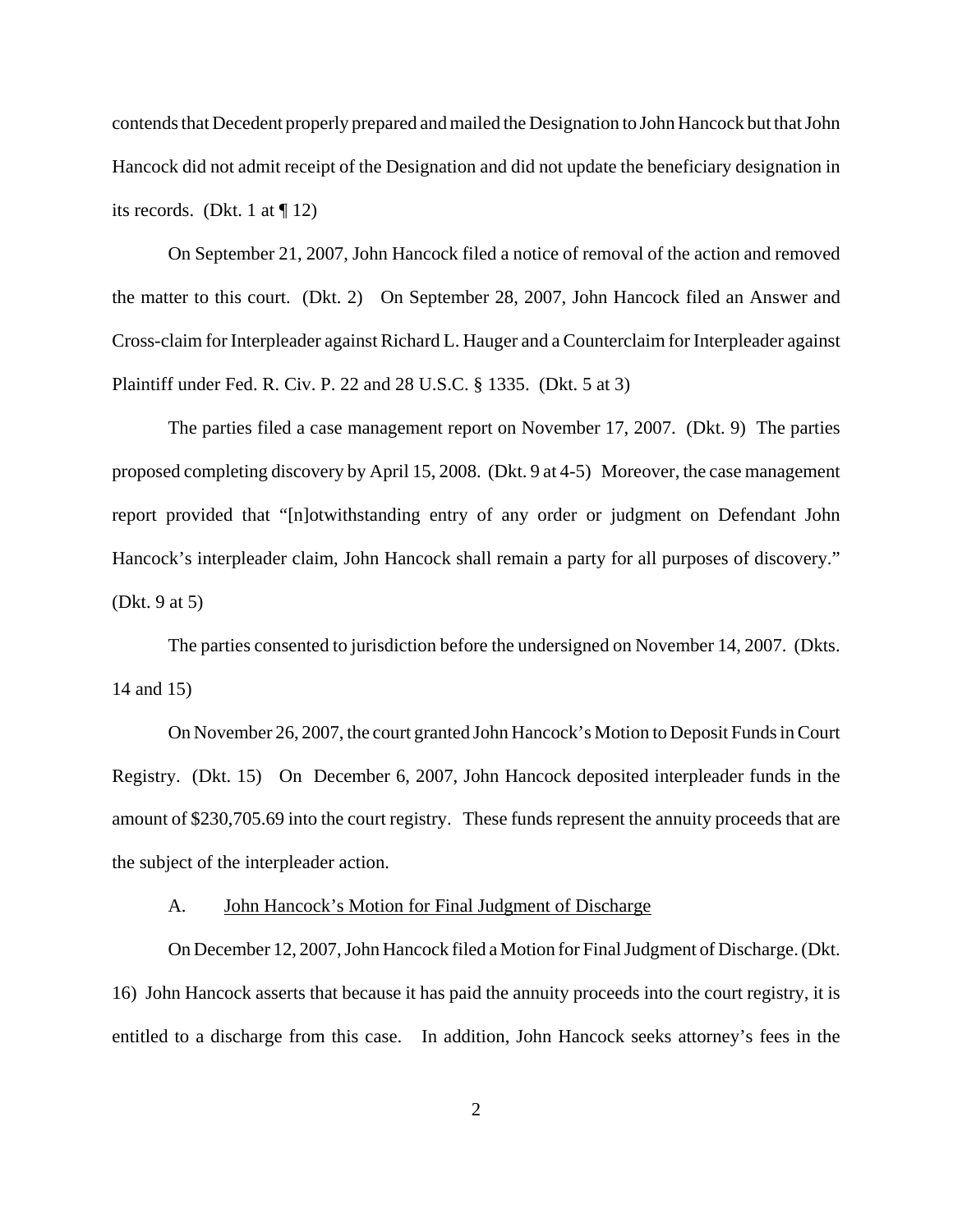amount of \$7,639.50 and costs in the amount of \$536.40. John Hancock advises the court the parties conferred but did not agree upon this motion.

Plaintiff's and Defendant Richard L. Hauger's responses to John Hancock's motion were due on December 31, 2007. After Plaintiff and Defendant Hauger failed to file a response, the court issued an order directing the parties to show cause by January 15, 2008 why John Hancock's Motion for Final Discharge should not be granted. (Dkt. 17)

 In response to the show cause order, Plaintiff does not oppose the entry of final judgment discharging John Hancock from the case once John Hancock responds to Plaintiff's discovery. (Dkt. 20 at 4) However, Plaintiff opposes a full discharge of John Hancock from "all liability whatsoever" because such language would release John Hancock from its own negligence if it later discovered that John Hancock received Decedent's designation and failed to properly act in accordance with Decedent's instructions. (Id.) Likewise, Plaintiff opposes any award of attorney's fees or costs to John Hancock because John Hancock is not a disinterested stakeholder. (Id.)

Defendant Richard Hauger did not file a response to the court's show cause order.

### B. John Hancock's Motion for Protective Order

On December 10, 2007, Plaintiff served requests for production of documents upon John Hancock. (Dkt. 18-2 at 4) Plaintiff requests the following documents: (1) all non-privileged documents pertaining to any litigation to which John Hancock has been a party since January 1, 2003 in which a claim for annuity proceeds has been asserted on account of an alleged beneficiary change that John Hancock did not recognize or that John Hancock claimed was not received; (2) all correspondence and claim files for claims for annuity proceeds filed with John Hancock since January 1, 2003, to which John Hancock contended that a proper beneficiary change form was not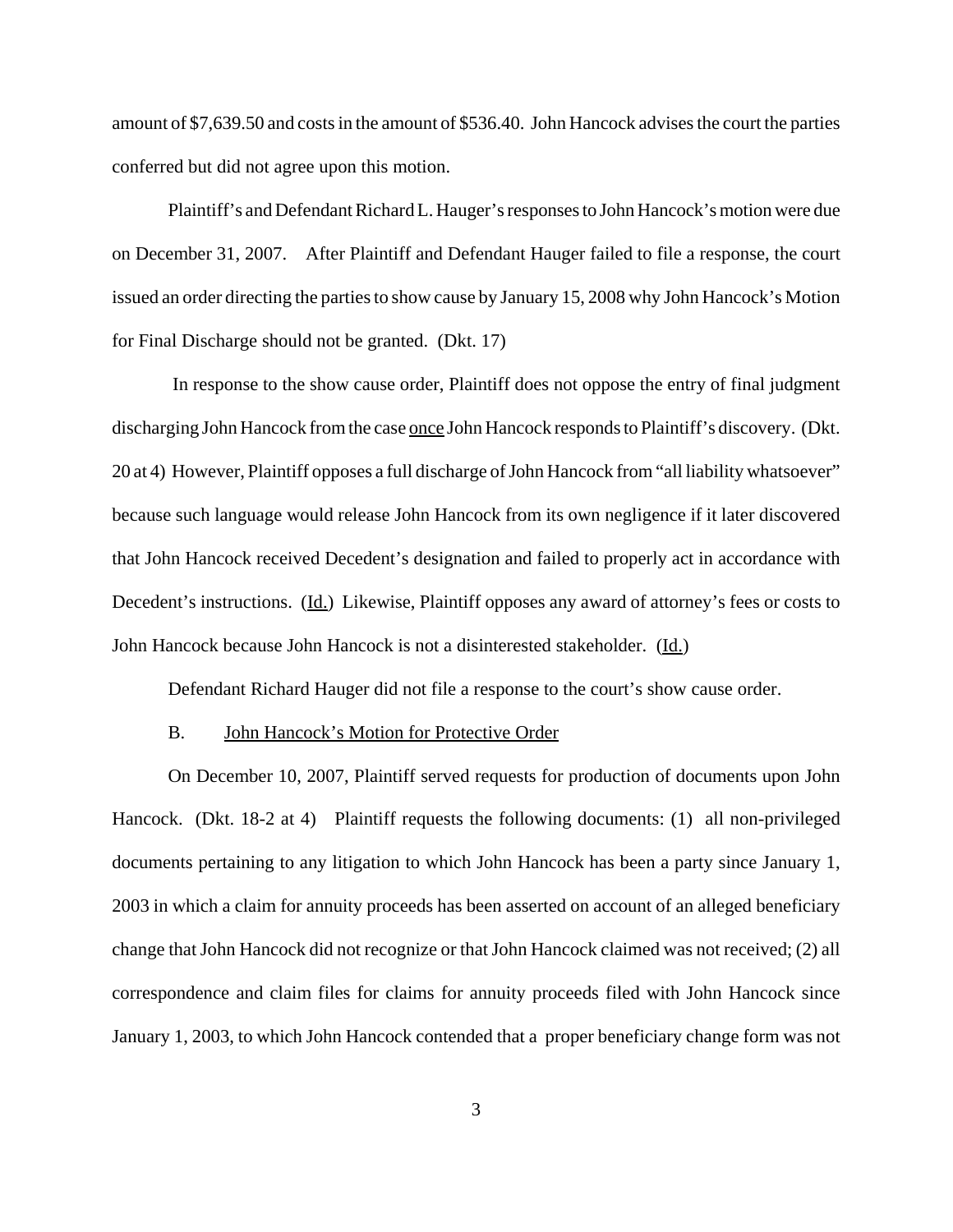received; (3) all correspondence and claim files for claims for annuity proceeds filed with John Hancock since January 1, 2003, to which John Hancock paid the claimant, notwithstanding that no proper beneficiary change form was received; (4) all John Hancock's manuals and statements of policy and procedure relating to the receipt of mail and identification of beneficiaries on annuity contracts; and (5) all communications between Richard Hauger and John Hancock regarding the annuity contract at issue. (Id.)

On January 9, 2008, John Hancock filed a motion for protective order requesting that the court quash Plaintiff's discovery requests. (Dkt. 18) Specifically, John Hancock asserts that Plaintiff's request production of documents are irrelevant, overbroad and burdensome. John Hancock objects to Plaintiff's discovery requests to the extent that they seek personal, financial, proprietary and/or confidential information. Furthermore, John Hancock contends that because it filed a motion for final judgment of discharge, (which will dispose of all claims as they relate to John Hancock), the court should quash Plaintiff's discovery requests.

In response, Plaintiff argues that she is entitled to discovery from John Hancock because Defendant is a party to this action. (Dkt. 20) Plaintiff contends that although John Hancock has a pending Motion for Final Judgment and Discharge, Plaintiff served her discovery requests prior to John Hancock's motion for discharge. Plaintiff also argues that her discovery requests are relevant "to the issue of properly identifying the beneficiary of the annuity proceeds in this case." (Dkt. 20 at 3)

## **II. Discussion**

#### A. Interpleader Status

Interpleader is the means by which a stakeholder, who typically claims no interest in an asset,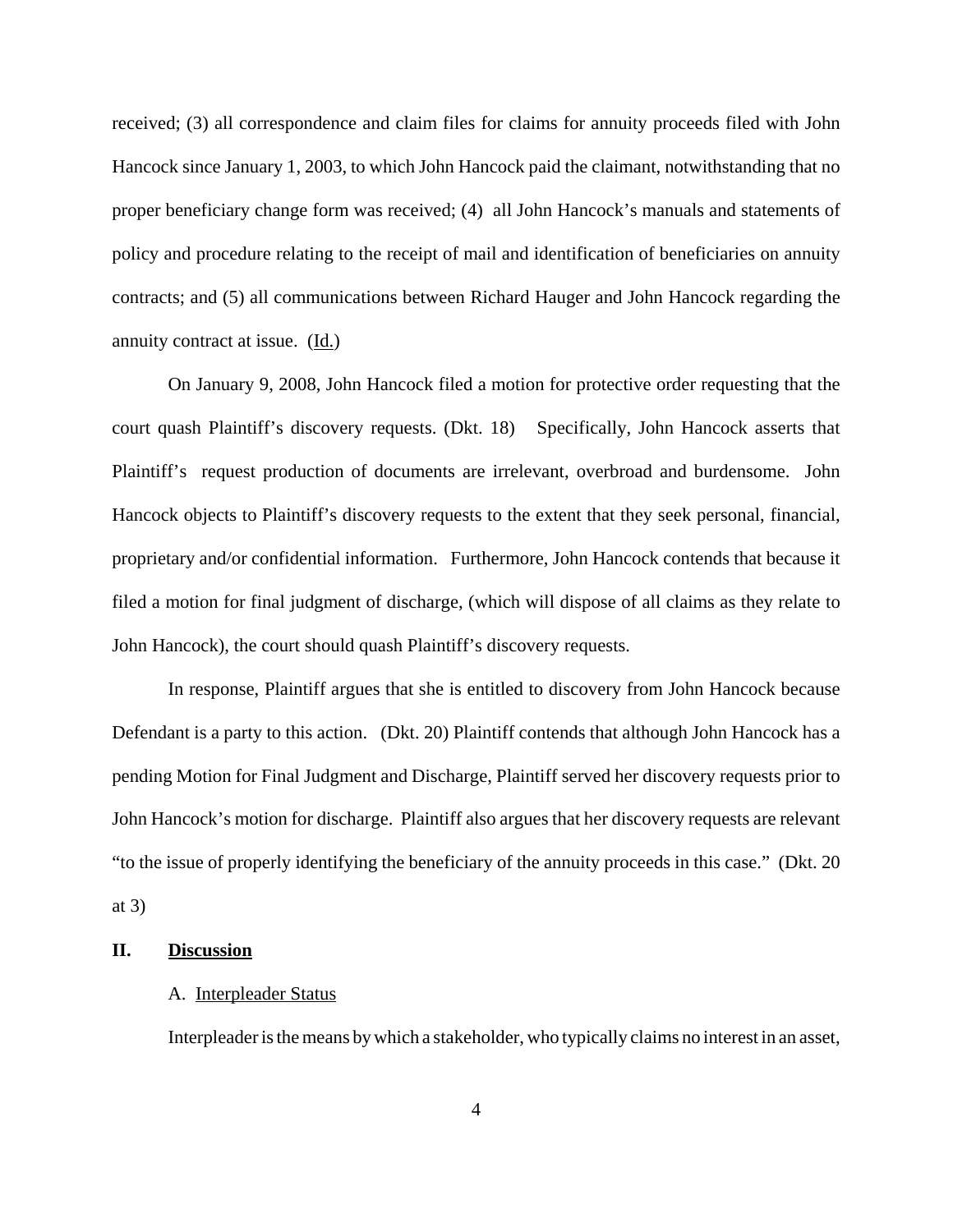avoids liability by asking the court to determine the asset's rightful owner. Chase Manhattan Bank v. Mandalay Shores Coop. Hous. Ass'n, 21 F.3d 380, 383 (11th Cir. 1994). Interpleader proceeds in two stages. Ohio Nat'l Life Assur. Corp. v. Langkau, No. 3:06-cv-290-J-33MCR, 2006 U.S. Dist. LEXIS 80156 at \*5 (M.D. Fla. Nov. 2, 2006). At the first stage, the court determines whether interpleader is proper. Id. For interpleader to be proper, the stakeholder must show that the stakeholder has been or may be subject to adverse claims that could expose the stakeholder to multiple liability on the same fund. Id. At the second stage, the merits of the claims are evaluated. Id.

In an interpleader action, the burden is on the party seeking interpleader to demonstrate that he is entitled to it. Dunbar v. United States, 502 F.2d 506, 511 (5th Cir. 1974).<sup>1</sup> A stakeholder demonstrates such entitlement when the stakeholder shows that adverse claims could bring multiple liability. The essential requirement for rule interpleader is that the stakeholder "is or may be exposed to double or multiple liability." Fed. R. Civ. P. 22.<sup>2</sup>

Here, John Hancock's interpleader action is proper. John Hancock is faced with competing claims of entitlement to the proceeds of a single annuity policy from Plaintiff and Defendant Richard L. Hauger. (Dkt. 5 at 4) Interpleader is proper even though John Hancock may be independently

<sup>&</sup>lt;sup>1</sup> In <u>Bonner v. City of Prichard</u>, 661 F.2d 1206, 1207 (11th Cir.), the Eleventh Circuit adopted as binding precedent the decisions of the Fifth Circuit handed down prior to the close of business on September 30, 1981.

<sup>&</sup>lt;sup>2</sup> John Hancock's action appears to be a rule interpleader action. Statutory interpleader requires minimal diversity among the claimants, that is, at least one claimant must be of diverse citizenship from another claimant. 28 U.S.C. § 1335; State Farm Fire & Cas. Co. v. Tashire, 386 U.S. 523, 530 (1967). By contrast, rule interpleader requires diversity between the stakeholder and claimants. 4 Moore's Federal Practice § 22.04[2][a] at 22-51 (Matthew Bender 3d ed. 2002). In this case, there is no allegation that there is minimal diversity among the claimants. Both Plaintiff and Defendant Richard L. Hauger are Florida citizens. (Dkt. 5 at 3)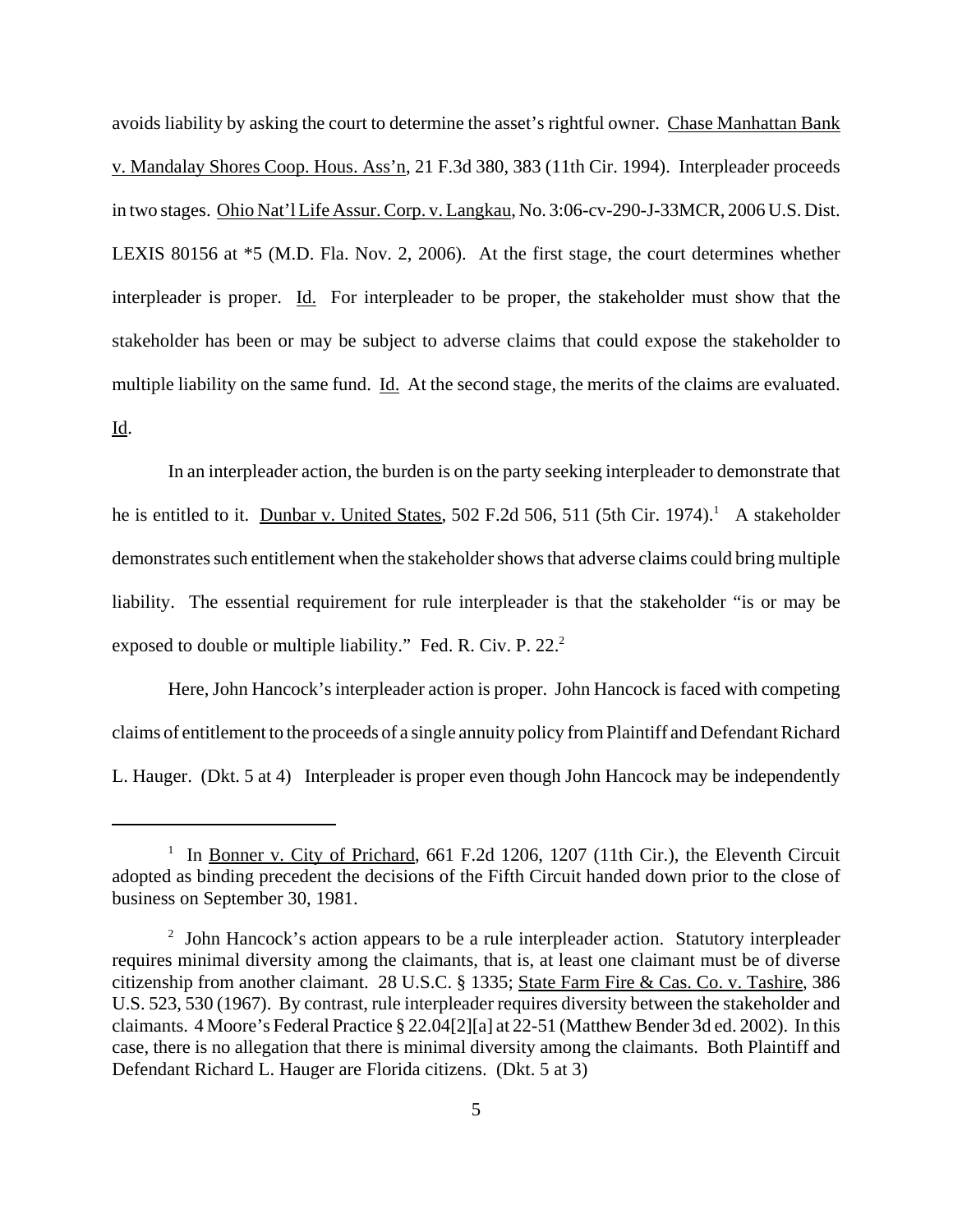liable to Plaintiff under a tort theory. See Progressive Cas. Ins. Co. v. Belmont Bancorp., 199 F.R.D. 219, 226 (S.D. Ohio 2001)(even if the stakeholder is independently liable to any claimant to the fund, the stakeholder may maintain an interpleader action); Builders & Developers Corp. v. Manassas Iron & Steel Co., 208 F. Supp. 485, 491 (D. Md. 1962)(same).

Thus, while John Hancock meets the requirements for granting of interpleader status, because John Hancock may be independently liable to Plaintiff, the court declines to discharge John Hancock from all liability at this time.<sup>3</sup> See Companion Life Ins. Co. v. Schaffer, 442 F. Supp. 826, 829 (S.D.N.Y. 1977)(court declined to discharge insurance company from liability where plaintiff alleged negligence on part of the insurer). Accordingly, John Hancock's request for final discharge is denied. However, upon complying with the discovery requests addressed in this order, John Hancock may renew its motion to be discharged from this interpleader action

## B. John Hancock's Request for Attorneys' Fees and Costs

Citing to Prudential Ins. Co. v. Boyd, 781 F.2d 1494 (11th Cir. 1986), John Hancock requests an award of attorneys' fees of \$7,639.50 and costs in the amount of \$536.40. As a general proposition, attorneys' fees and costs may be awarded to an innocent, disinterested stakeholder who brings an interpleader action. Id. at 1497. However, there is no right for a stakeholder to recover attorneys' fees and costs. Mandalay Shores, 21 F.3d 380 at 382-382.

In Mandalay Shores, the Eleventh Circuit identified three reasons to justify an award of attorneys' fees in an interpleader action. Id. at 383. First, an interpleader action often yields a cost effective resolution of a dispute in a single forum. Id. Second, the stakeholder in the asset often

<sup>&</sup>lt;sup>3</sup> Contrary to the facts in Southtrust Bank of Florida, N.A. v. Wilson, 971 F. Supp. 539, 542 (M.D. Fla. 1997), John Hancock is not a disinterested stakeholder and therefore is not entitled to a discharge from all liability at this time.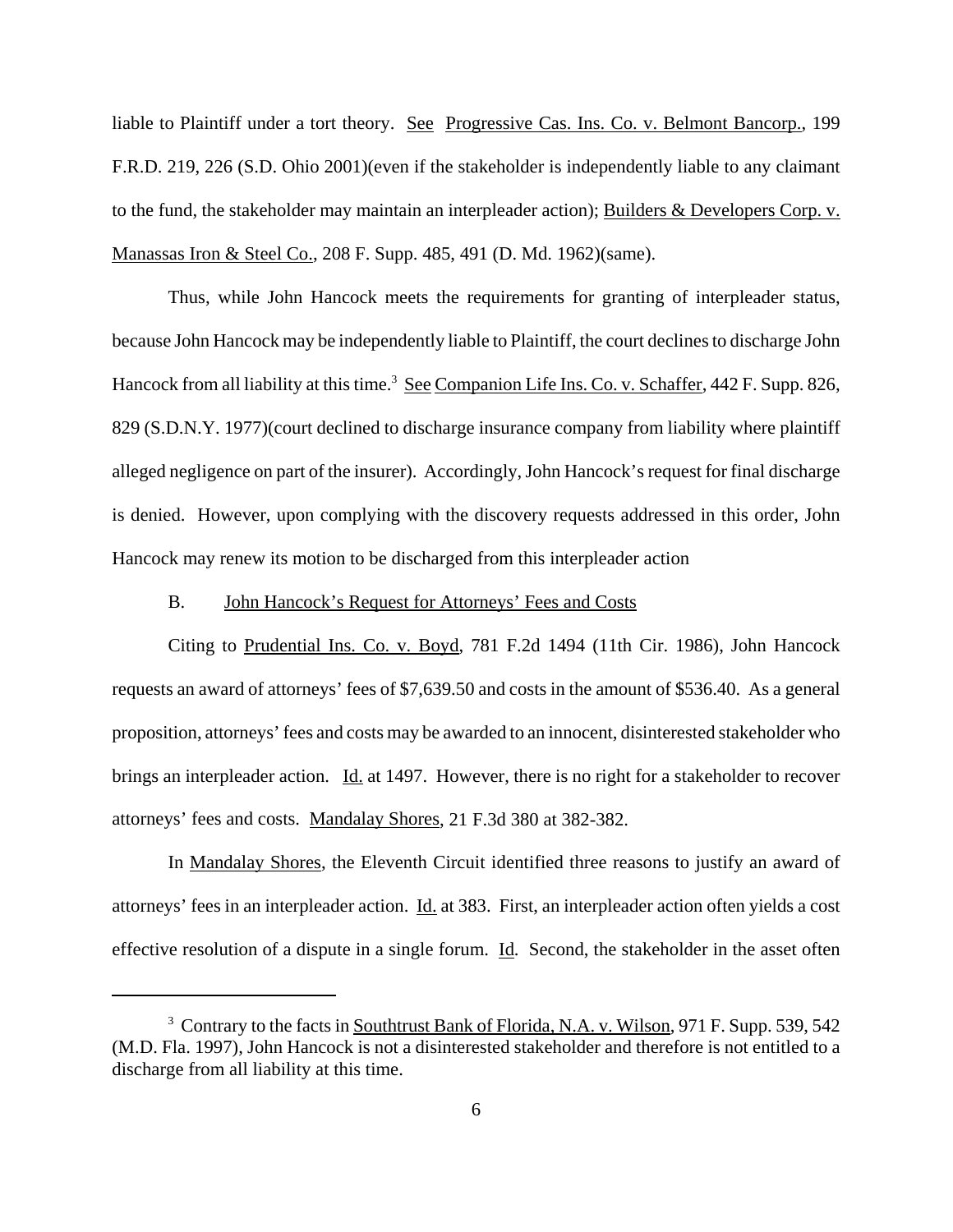acquires the asset innocently and in no way provokes the dispute among claimants. Third, the fees for the stakeholder are typically minor and do not greatly diminish the value of the asset. Id.

In Mandalay Shores, the court also stated that insurance companies are not innocent stakeholders who unwittingly come into possession of the disputed asset. Id. Rather, where multiple claimants are disputing the ownership of insurance proceeds, the chief beneficiary of an interpleader action is the insurance company. Campbell v. North American Co., No. 3:04-cv-1118- J-TEM, 2007 U.S. Dist. LEXIS 54886 at \* 17 (M.D. Fla. July 30, 2007). Moreover, when an interpleader action is brought by an insurance company in response to a suit against the insurance company, an insurance company is not a disinterested, innocent stakeholder. Id. at \* 17-18.

Here, John Hancock, is not a disinterested, innocent stakeholder. As an insurer, John Hancock is seeking attorneys' fees and costs expended as a result of the dispute which arose over the proceeds of an annuity issued and paid by John Hancock. Thus, John Hancock did not innocently come into possession of the disputed funds. Moreover, Plaintiff alleges that John Hancock's actions provoked the dispute between her and Defendant Richard Hauger. Indeed, John Hancock filed the interpleader action in response to allegations that John Hancock failed to admit receipt of Decedent's change of beneficiary form and failed to update Decedent's beneficiary designation in its records. Thus, the interpleader action was clearly in John Hancock's self interest.

Additionally, the Eleventh Circuit has held that, in certain circumstances, attorneys' fees are not warranted, such as when an interpleader claim arises out of the normal course of business. Mandalay Shores, 21 F.3d at 382-383. The court explained:

> The principle behind the normal-course-of-business standard is simple: an insurance company, for example, avails itself of interpleader to resolve disputed claims to insurance proceeds disputes that arise with some modicum of regularity. In a sense, the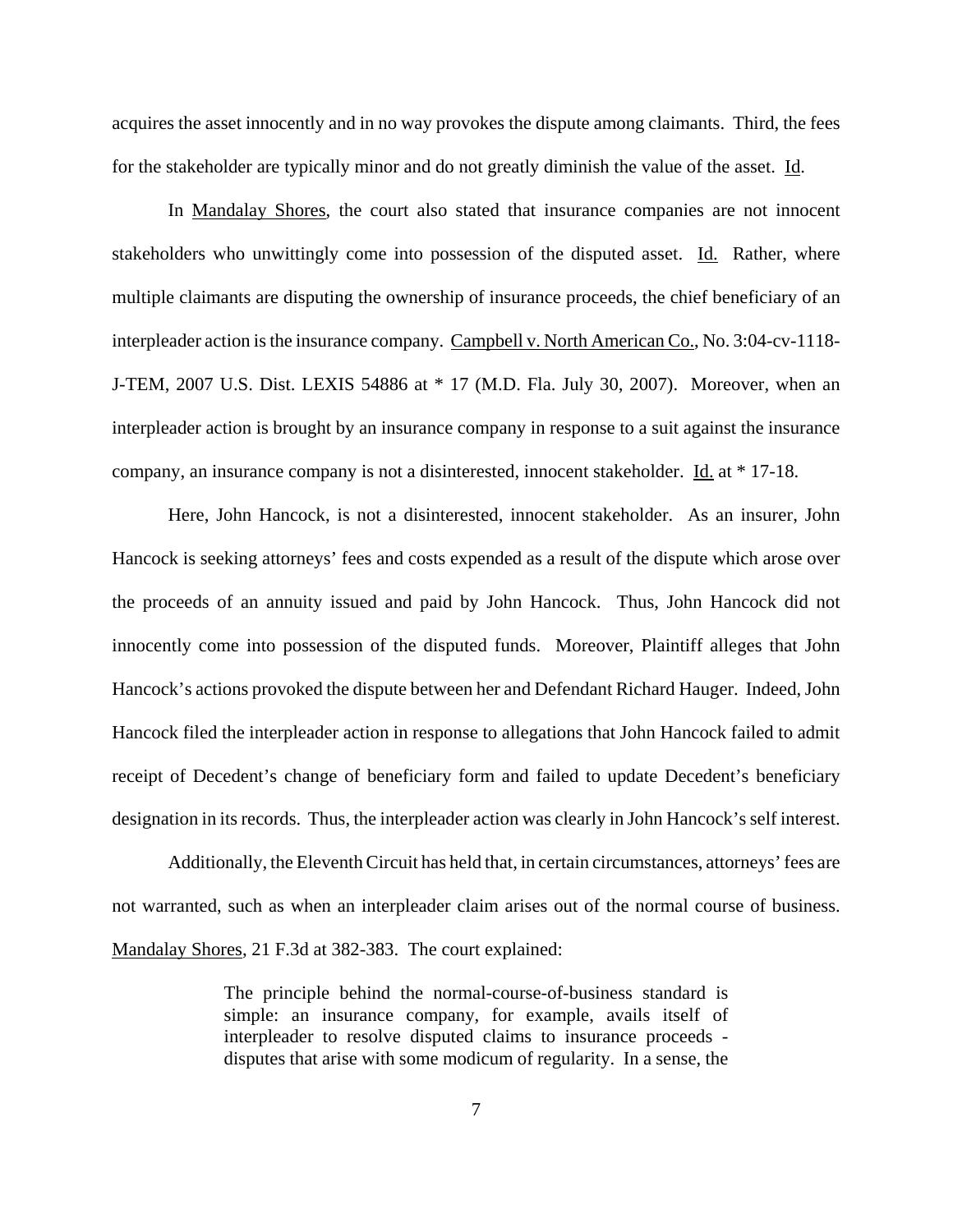insurance company will use interpleader as a tool to allocate proceeds and avoid further liability. As the costs of these occasional interpleader actions are foreseeable, the insurance company easily may allocate the costs of these suits to its customers. Unlike innocent stakeholders who unwittingly come into possession of a disputed asset, an insurance company can plan for interpleader as a regular cost of business and, therefore, is undeserving of a fee award.

Id. at 383. The "normal-course-of-business" exception can trump the three standard reasons for awarding attorneys' fees. Campbell, 2007 U.S.Dist. LEXIS 54886 at \*21-22 (citing Life Investors Ins. Co. of Am. v. Childs, 209 F. Supp. 2d 1255, 1256-1257 (M.D. Ala. 2002).

Accordingly, the dispute over the proceeds of the annuity fund arose in the normal course of business and, thus, John Hancock's request for attorneys' fees and costs should be denied.

## C. John Hancock's Motion for Protective Order

 Rule 26( c) provides that "upon motion by a party. . . and for good cause shown, the court . . . may make any order which justice requires to protect a party or person from annoyance, embarrassment, oppression, or undue burden or expense." Fed. R. Civ. P. 26( c). The party seeking the protective order has the burden to demonstrate good cause. Id. In determining whether good cause exists, the federal courts have created their own balancing of interests approach. See Chicago Tribune Co. v. Bridgestone/Firestone, Inc., 263 F.3d 1304, 1313 (11th Cir. 2001) ("Federal courts have superimposed a balancing of interests approach for Rule 26's good cause requirement.") (citations omitted).

Rule 26 which permits the parties to "obtain discovery regarding any matter, not privileged, which is relevant to the subject claim or defense of any party." Fed. R. Civ. P. 26(b)(1). "Relevant information need not be admissible at the trial if the discovery appears reasonably calculated to lead to the discovery of admissible evidence." Id. The term "relevant" should be "'construed broadly to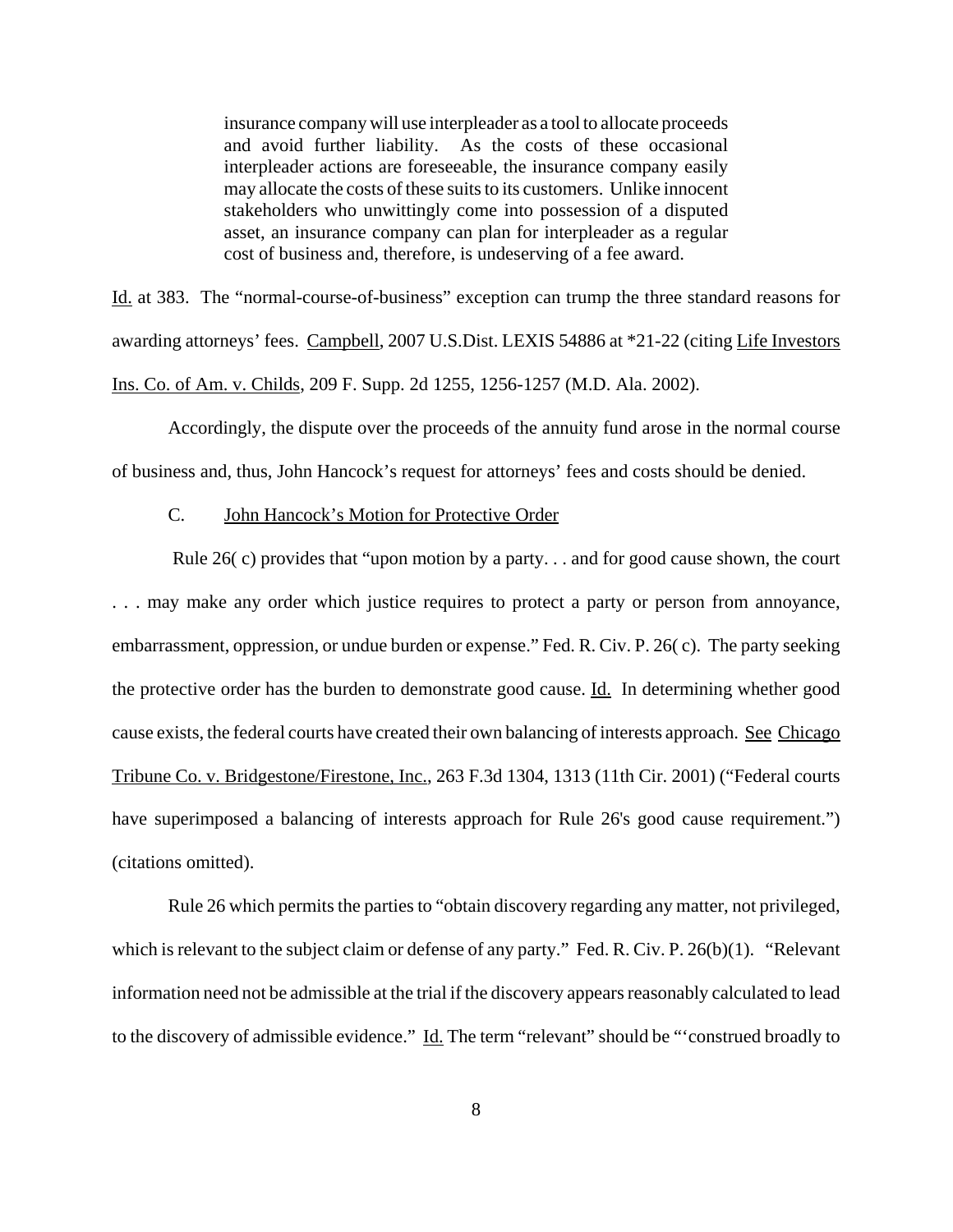encompass any matter that bears on, or that reasonably could lead to other matter that bears on, any issue that is or may be in the case.'" Auto-Owners Ins. Co. v. Southeast Floating Docks, Inc., 231 F.R.D. 426, 430 (M.D. Fla.2005) (quoting, Oppenheimer Fund, Inc. v. Sanders, 437 U.S. 340, 351 (1978)). Courts have discretion, however, to limit discovery when such discovery is unreasonably cumulative or obtainable from some other source that is more convenient, less burdensome, or less expensive. Fed. R. Civ. P. 26 (b)(2). Courts may also limit discovery in an effort to protect a party or person from annoyance, embarrassment, oppression, or undue burden or expense. Fed. R. Civ. P. 26( c).

In the instant case, John Hancock asserts that because it is a disinterested stakeholder seeking a final discharge, any discovery is unnecessary and not reasonably calculated to obtain discoverable or relevant information regarding the claims at issue. Nevertheless, as previously discussed, John Hancock is not a disinterested stakeholder. Furthermore, in the case management report filed by the parties, John Hancock agreed, that notwithstanding any order regarding John Hancock's interpleader claim, it would remain a party for all purposes of discovery. (Dkt. 9 at 5) Thus, unless good cause is shown to issue a protective order, John Hancock shall be required to respond to Plaintiff's discovery.4

## (i) Plaintiff's Document Requests Nos. 1 and 2

Pursuant to Document Request No. 1, Plaintiff seeks all non-privileged documents relating to any litigation to which John Hancock has been a party since January 1, 2003 in which a claim for annuity proceeds has been asserted on account of an alleged beneficiary change which was not

<sup>&</sup>lt;sup>4</sup> Plaintiff served her discovery requests prior to John Hancock's Motion for Final Judgment of Discharge. There is no argument that Plaintiff's discovery requests are untimely.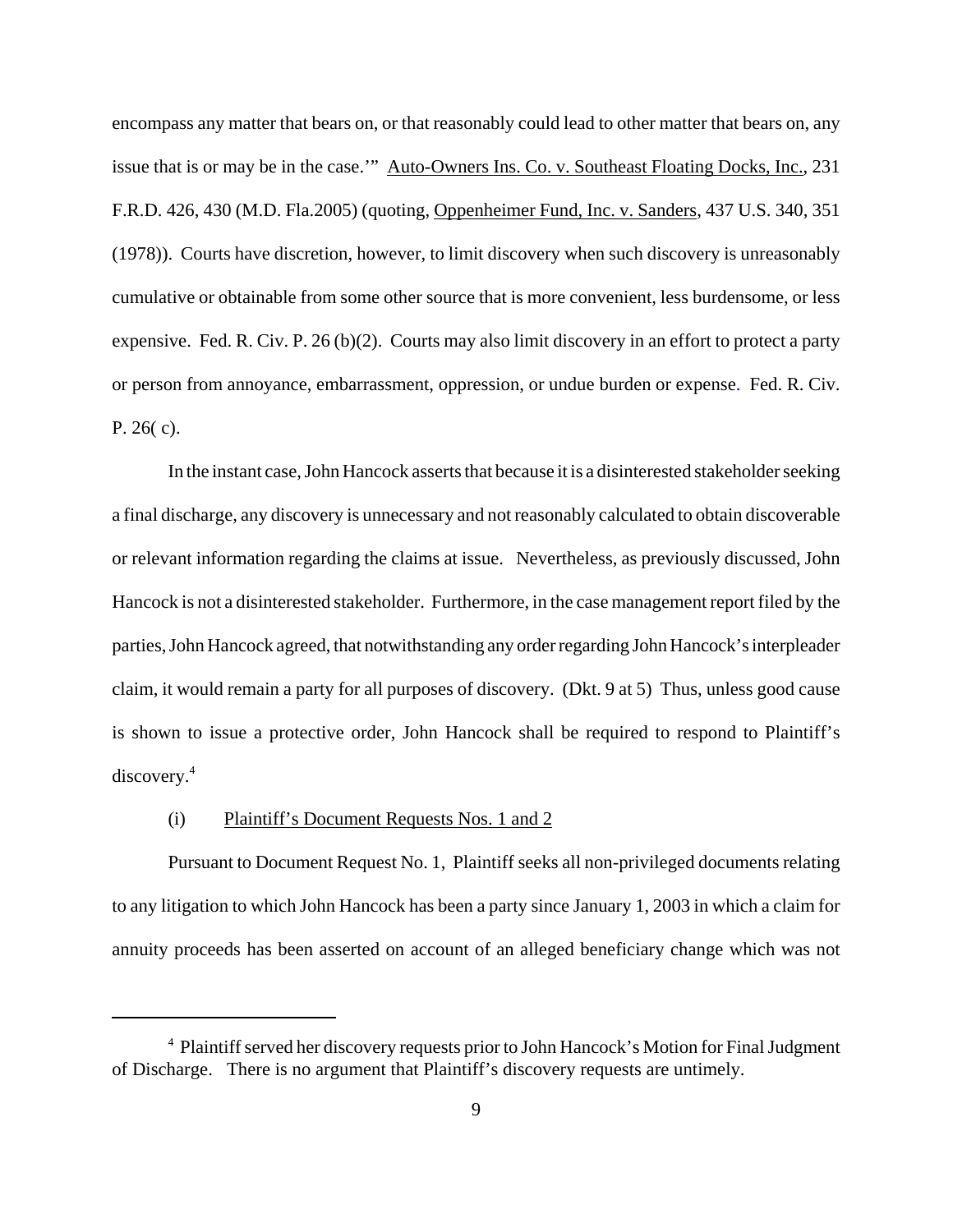recognized or received. Similarly, in Plaintiff's Document Request No. 2, Plaintiff requests all correspondence and claims file for annuity proceeds filed with John Hancock since January 1, 2003, to which John Hancock contended that a proper beneficiary change was not received. Plaintiff argues that these discovery requests are relevant to the issue of identifying the beneficiary of the annuity proceeds in this case. Without providing any details or support for her position, Plaintiff merely maintains that the resolution of similar cases may be persuasive evidence in this case.

Defendant asserts these requests seek irrelevant, personal and confidential information concerning individuals and annuities which are wholly unrelated to Plaintiff's claim. The court agrees. There is no support for Plaintiff's position that her discovery requests have a direct bearing on "John Hancock's actual or theoretical recognition of annuity beneficiaries under similar facts." (Dkt. 20 at 3) Plaintiff has failed to demonstrate the relevance of such overly broad requests. Thus, John Hancock's motion for protective order is granted as to Request No. 1 and Request No.  $2<sub>1</sub>$ 

## (ii) Plaintiff's Document Request No. 3

In Document Request No. 3, Plaintiff seeks all correspondence and claims files for claims for annuity proceeds filed with John Hancock since January 1, 2003 to which John Hancock paid the claimant, notwithstanding that no proper beneficiary change form was received. Plaintiff asserts this information is relevant to the resolution of similar cases to Plaintiff's. John Hancock does not specifically address this discovery request.<sup>5</sup>

The court finds that John Hancock's payment of other claims without a proper beneficiary

<sup>&</sup>lt;sup>5</sup> John Hancock incorrectly asserts that Document Request No. 3 seeks John Hancock's manuals or statements on policy and procedures relating to the receipt of mail and identification of beneficiaries. (Dkt. 18 at 5)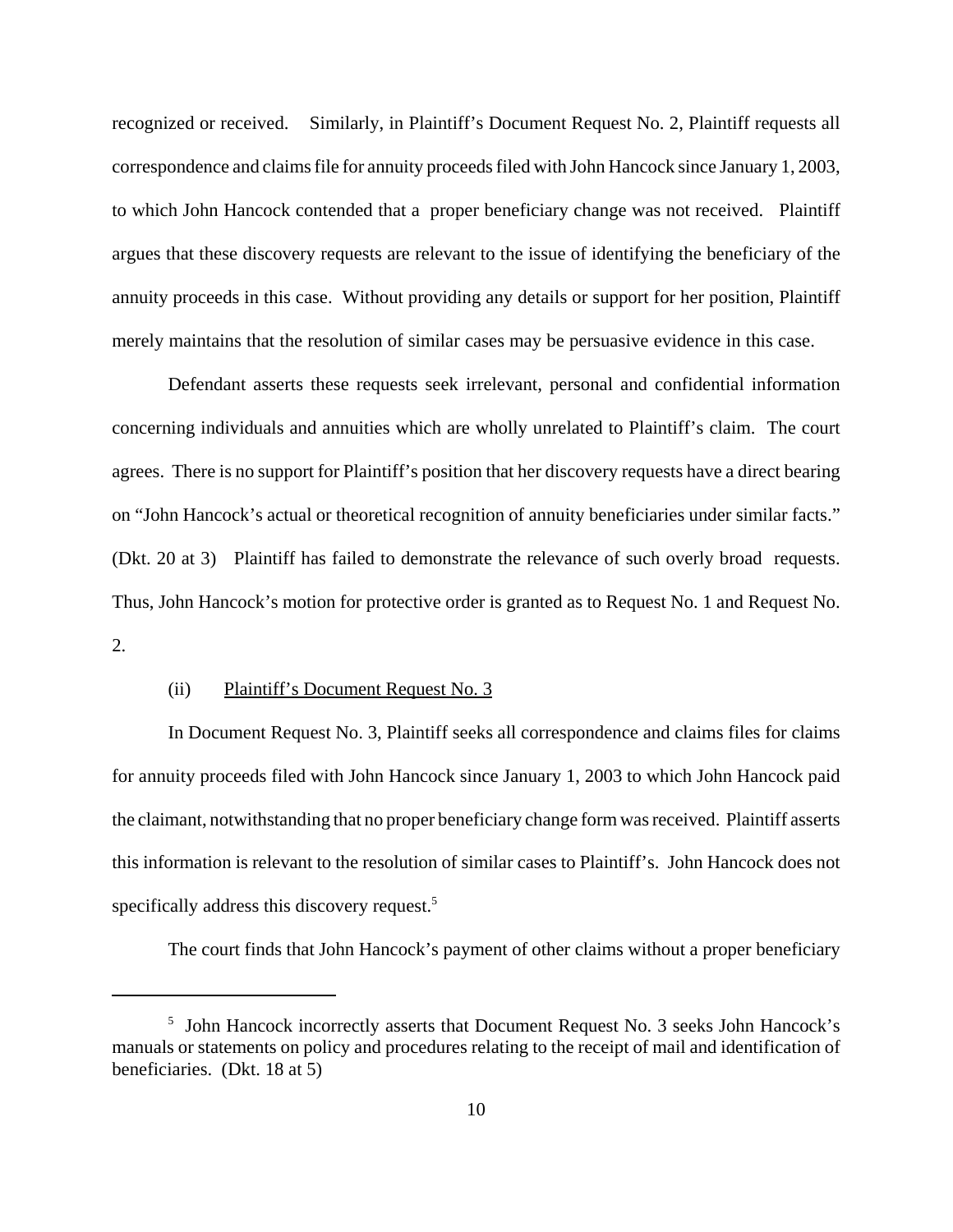form during the time period requested is not narrowly tailored and is overly broad and burdensome. Generally, a party may obtain discovery of a claim file when bad faith is alleged. Allstate Indemnity Co. v. Ruiz, 899 So.2d 1121, 1128-1129 (Fla. 2005)(all materials in claim and litigation files were discoverable in bad faith action brought pursuant to Florida law). Plaintiff's complaint does not assert a bad faith claim against John Hancock. Thus, John Hancock has shown good cause not to produce the claim files or correspondence in response to Document Request No. 3.

## (iii) Plaintiff's Document Requests Nos. 4 through 7

Plaintiff's Document Requests Nos. 4 through 7 seek all manuals or statements of policy or procedure in place since July 1, 2005 for (a) receipt of mail at John Hancock's office, (b) receipt of mail by John Hancock's Annuity Service Office, ( c) the identification of beneficiaries on annuity contracts, and (d) the change of beneficiaries on annuity contracts. Plaintiff alleges that these documents are relevant to John Hancock's position regarding the proper beneficiary in this case. It is also relevant to the court's determination of this issue.

John Hancock reiterates its position that because it has filed an interpleader action and it is a disinterested party, Plaintiff's requests are not reasonably calculated to lead to discovery which would be admissible evidence at trial in this matter. As previously discussed, the court rejects this argument. John Hancock further contends that Plaintiff seeks proprietary and/or confidential information regarding the operations of John Hancock, and as such, it should not be required to produce these documents without an appropriate protective order of confidentiality.

The court finds that Plaintiff's Document Requests Nos. 4 through 7 are relevant to Plaintiff's claims. Thus, John Hancock is directed to produce responsive documents to these requests. However, the parties are directed to confer and file a joint motion for a stipulated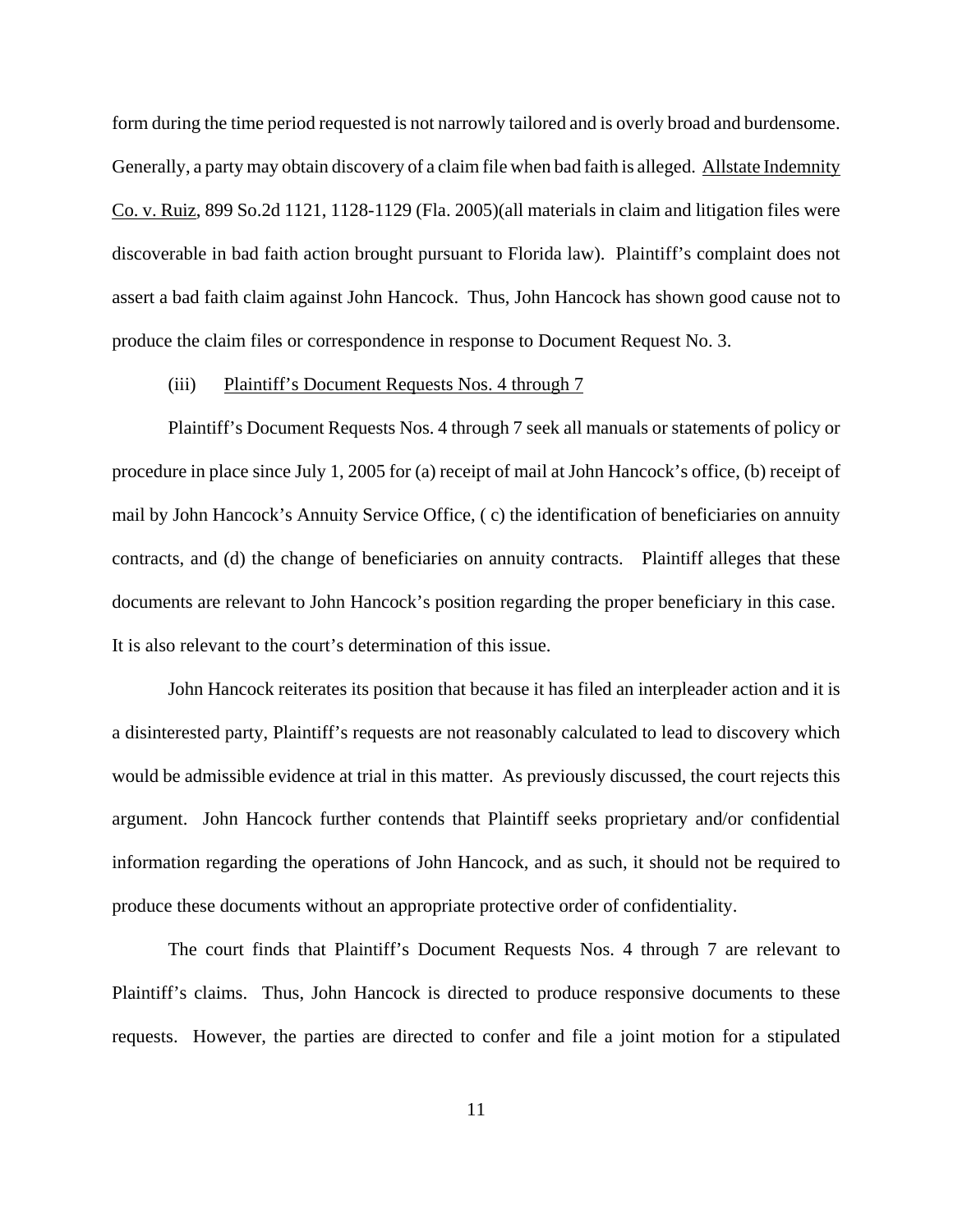protective order which limits the parties' disclosure and use of proprietary and/ or confidential information produced in response to Document Requests Nos. 4 through 7 in compliance with Local Rule 1.09, M.D. Fla.

#### (iv) Plaintiff's Document Request No. 8

Finally, Plaintiff's Document Request No. 8 seeks all documents relating to any communications with Defendant Richard L. Hauger or any representative of Richard L. Hauger regarding the annuity contract at issue in this case. John Hancock contends that it has provided a copy of any such documents pursuant to Rule 26 disclosures made on November 16, 2007. In response, Plaintiff does not identify any documents John Hancock has failed to produce or any details why John Hancock's production is inadequate. Thus, the court grants John Hancock's motion as to this discovery request.

#### D. John Hancock's Motion for Leave to File Reply Brief

John Hancock seeks leave to file a reply brief of approximately 15 pages to counter Plaintiff's arguments and address legal arguments concerning the relief sought by John Hancock. (Dkt. 21) Plaintiff does not oppose this motion. Upon consideration, John Hancock's motion for leave is denied as unnecessary to the resolution of the motions.

Accordingly, and upon consideration, it is **ORDERED and ADJUDGED** that:

## (1) **John Hancock's Motion for Final Judgment of Discharge** (Dkt. 16) is **DENIED**.

(2) **John Hancock's Motion for Protective Order** (Dkt. 18) is **GRANTED IN PART AND DENIED IN PART** as set forth in this order. The parties are directed to confer and file a jointly proposed protective order within 10 days which limits the disclosure of proprietary and/or confidential information that John Hancock